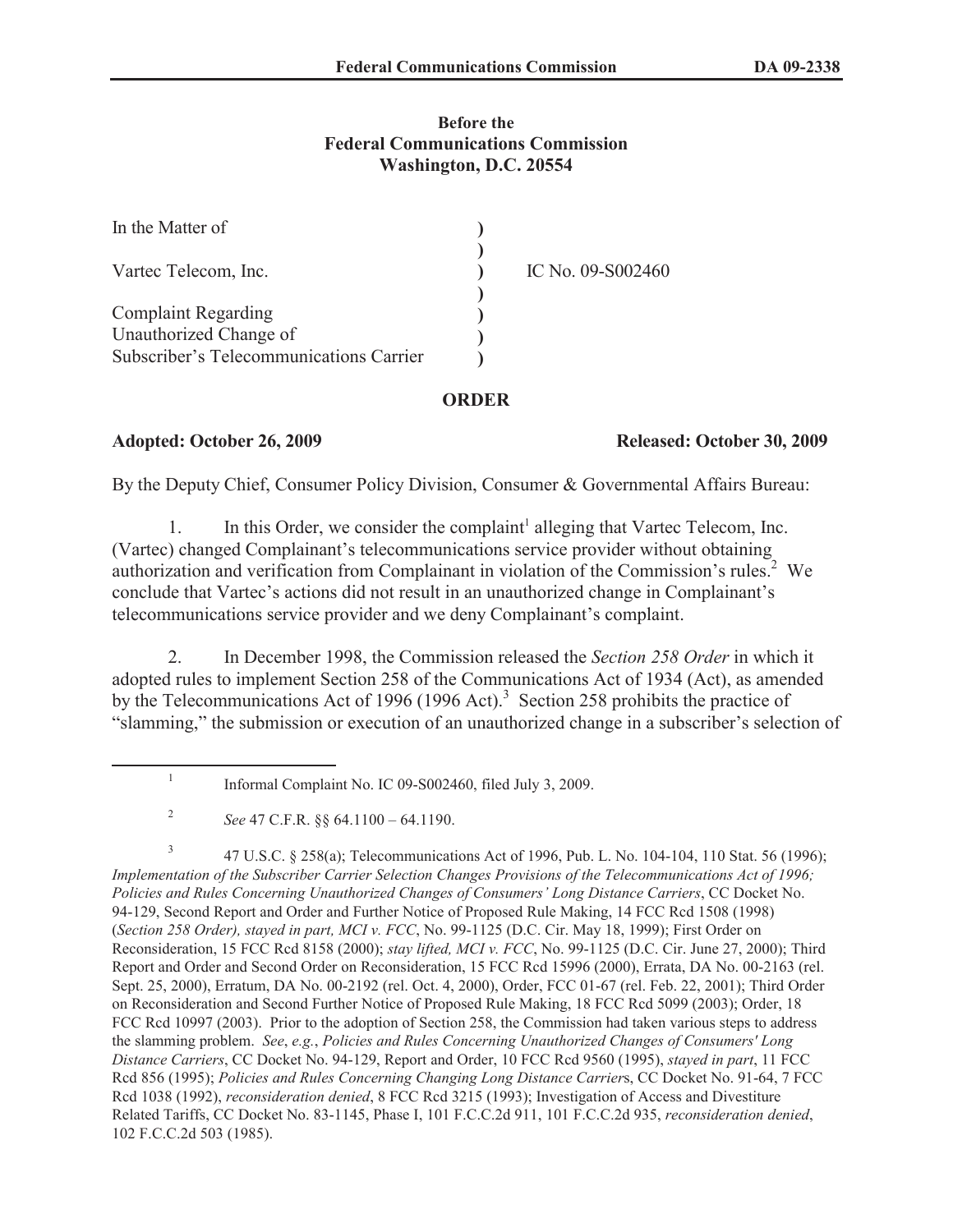a provider of telephone exchange service or telephone toll service.<sup>4</sup> In the *Section 258 Order*, the Commission adopted aggressive new rules designed to take the profit out of slamming, broadened the scope of the slamming rules to encompass all carriers, and modified its existing requirements for the authorization and verification of preferred carrier changes. The rules require, among other things, that a carrier receive individual subscriber consent before a carrier change may occur.<sup>5</sup> Pursuant to Section 258, carriers are absolutely barred from changing a customer's preferred local or long distance carrier without first complying with one of the Commission's verification procedures.<sup>6</sup> Specifically, a carrier must: (1) obtain the subscriber's written or electronically signed authorization in a format that meets the requirements of Section 64.1130; (2) obtain confirmation from the subscriber via a toll-free number provided exclusively for the purpose of confirming orders electronically; or (3) utilize an independent third party to verify the subscriber's order.<sup>7</sup>

3. The Commission also has adopted liability rules. These rules require the carrier to absolve the subscriber where the subscriber has not paid his or her bill. In that context, if the subscriber has not already paid charges to the unauthorized carrier, the subscriber is absolved of liability for charges imposed by the unauthorized carrier for service provided during the first 30 days after the unauthorized change.<sup>8</sup> Where the subscriber has paid charges to the unauthorized carrier, the Commission's rules require that the unauthorized carrier pay 150% of those charges to the authorized carrier, and the authorized carrier shall refund or credit to the subscriber 50% of all charges paid by the subscriber to the unauthorized carrier.<sup>9</sup> Carriers should note that our actions in this order do not preclude the Commission from taking additional action, if warranted, pursuant to Section 503 of the Act. $^{10}$ 

4. We received Complainant's complaint on July 3, 2009, alleging that Complainant's telecommunications service provider had been changed to Vartec without Complainant's authorization. Pursuant to Sections 1.719 and 64.1150 of our rules,<sup>11</sup> we notified

4 47 U.S.C. § 258(a).

5 *See* 47 C.F.R. § 64.1120.

7 *See* 47 C.F.R. § 64.1120(c). Section 64.1130 details the requirements for letter of agency form and content for written or electronically signed authorizations. 47 C.F.R. § 64.1130.

8 *See* 47 C.F.R. §§ 64.1140, 64.1160. Any charges imposed by the unauthorized carrier on the subscriber for service provided after this 30-day period shall be paid by the subscriber to the authorized carrier at the rates the subscriber was paying to the authorized carrier at the time of the unauthorized change. *Id.*

9 *See* 47 C.F.R. §§ 64.1140, 64.1170.

<sup>10</sup> *See* 47 U.S.C. § 503.

<sup>11</sup> 47 C.F.R. § 1.719 (Commission procedure for informal complaints filed pursuant to Section 258 of the Act); 47 C.F.R. § 64.1150 (procedures for resolution of unauthorized changes in preferred carrier).

<sup>6</sup> 47 U.S.C. § 258(a).